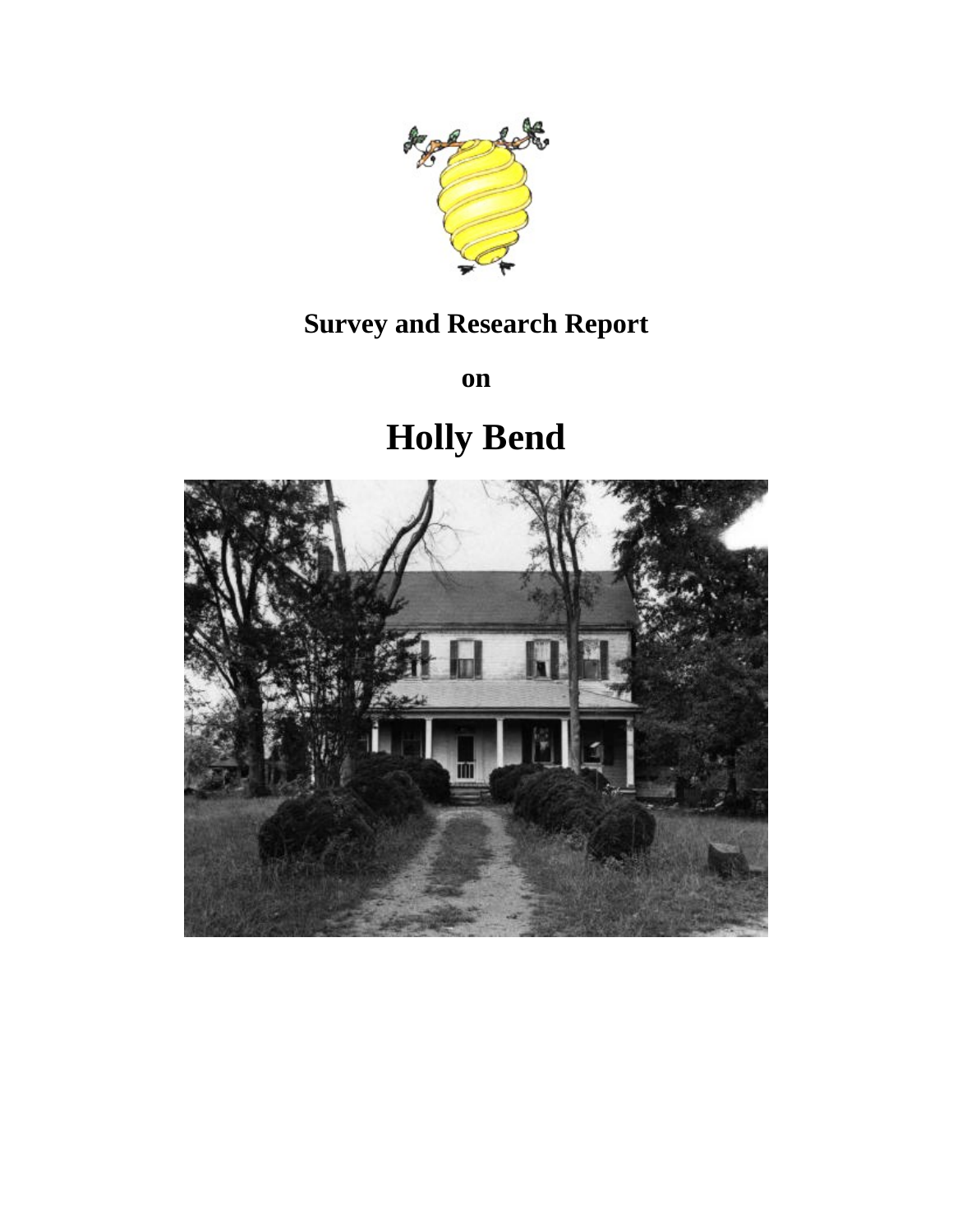

## *Architectural Essay*

Holly Bend is a large frame plantation house set in a grove of holly trees on a neck of land jutting into the Catawba River. The two-story gable-roof structure, five bays wide and two bays deep, is finished quite plainly on the exterior with molded weatherboards. The interior contains, however, a great deal of remarkable vernacular trim.

The two exterior end brick chimneys, laid in Flemish bond, have stepped bases, single shoulders and molded caps. The west chimney has a stone base, a continuation of the random stone foundation of the house. The original wooden roof shakes are covered by new composition shingles. A molded cornice and frieze adorned with triglyphs occurs beneath the overhanging eaves on both the front and rear. Flanking the central entrance of the main (south) facade are fluted pilasters with distinctive console caps accented by gouge work and applied ornament. A heavy molded architrave enframes the flat-paneled door and four-light transom. The lintel features a band of incised

lozenges. In the rear is a similar but less elaborate central entrance.

The windows at the first level have molded architraves and sills and flat-paneled shutters. In most of these windows the upper sash has nine panes; the lower, a single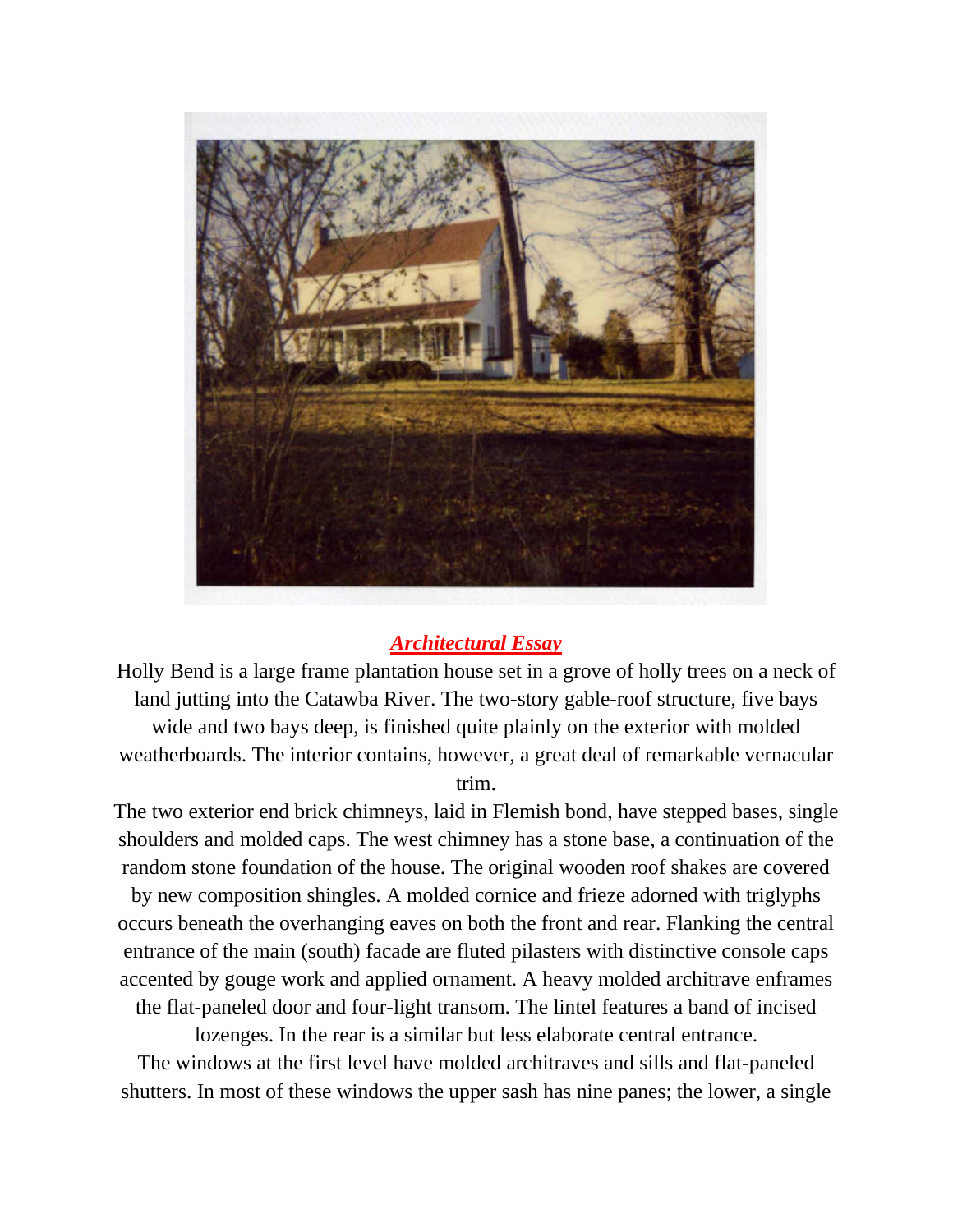replacement glass pane. Some of the windows, however, still have the original nineover-nine sash. The second level repeats this arrangement except for the diminution of fenestration and the use of louvered shutters. Flanking each chimney in the gables are small four-over-four sash windows with solid shutters.

Across the first story of the main facade is a hip-roof porch, a later addition, supported on plain square posts. Flush boards cover the sheltered wall, indicating the existence

of a much earlier porch. Rear ells have been added in several stages; that on the northeast, formerly two stories high but later lowered to a single story, contains the kitchen. The earlier kitchen, now demolished, was in a separate structure in the west

## side yard.

The plan of the first floor features a large parlor on either side of the central hall. The walls throughout the house are finished with wide horizontal sheathing accented by delicate molded cornices, chair rails, and baseboards. Both the front and rear entrance doors, hung on strap hinges, are flat-paneled on one side and nearly flush-paneled on the other. An open-string stair, which rises in two flights with an intervening quarter turn, is located at the rear of the hall against the right wall and is distinctly Georgian in feeling. It features a heavy molded handrail, well-turned balusters terminating in a square newel with a molded cap, and interesting curvilinear brackets below each

tread.

The Federal ornament of the (main) west parlor is unusually lavish. Dominating the room is the large mantel which is distinguished by an abundance of extremely vernacular Adamesque ornament. The rectangular opening is bordered by a molded architrave edged with a tiny reeded band flanked by unacademic pilasters surmounted by fluted consoles. Below each console on the pilaster is an incised U-shaped design. The consoles support a heavy cornice shelf which breaks above the consoles and over a central tablet adorned with a quarter rosette in each corner. The cornice features bands of pierced horizontal lozenges and vertical reeding. Above the shelf are two large rectangular panels formed by applied bands of rope molding and reeding. These are surmounted at each end by delicately fluted end blocks with reeded caps. Molded bands extend from each cap to form a broken ogee scroll pediment ending in crude rosettes. Rising between the rosettes, above the inner corners of the panels, is a fluted console topped by a rosette and terminating in a molded cap. This central console is

connected to the rosettes of the ogee pediment by swag-like rope moldings.

Facing the overmantel in the opposite wall is an overdoor consisting of a similar broken ogee pediment, but the central focus is a bas-relief urn with incised fluting and foliate designs. Each window, including those flanking the mantel, is topped by a full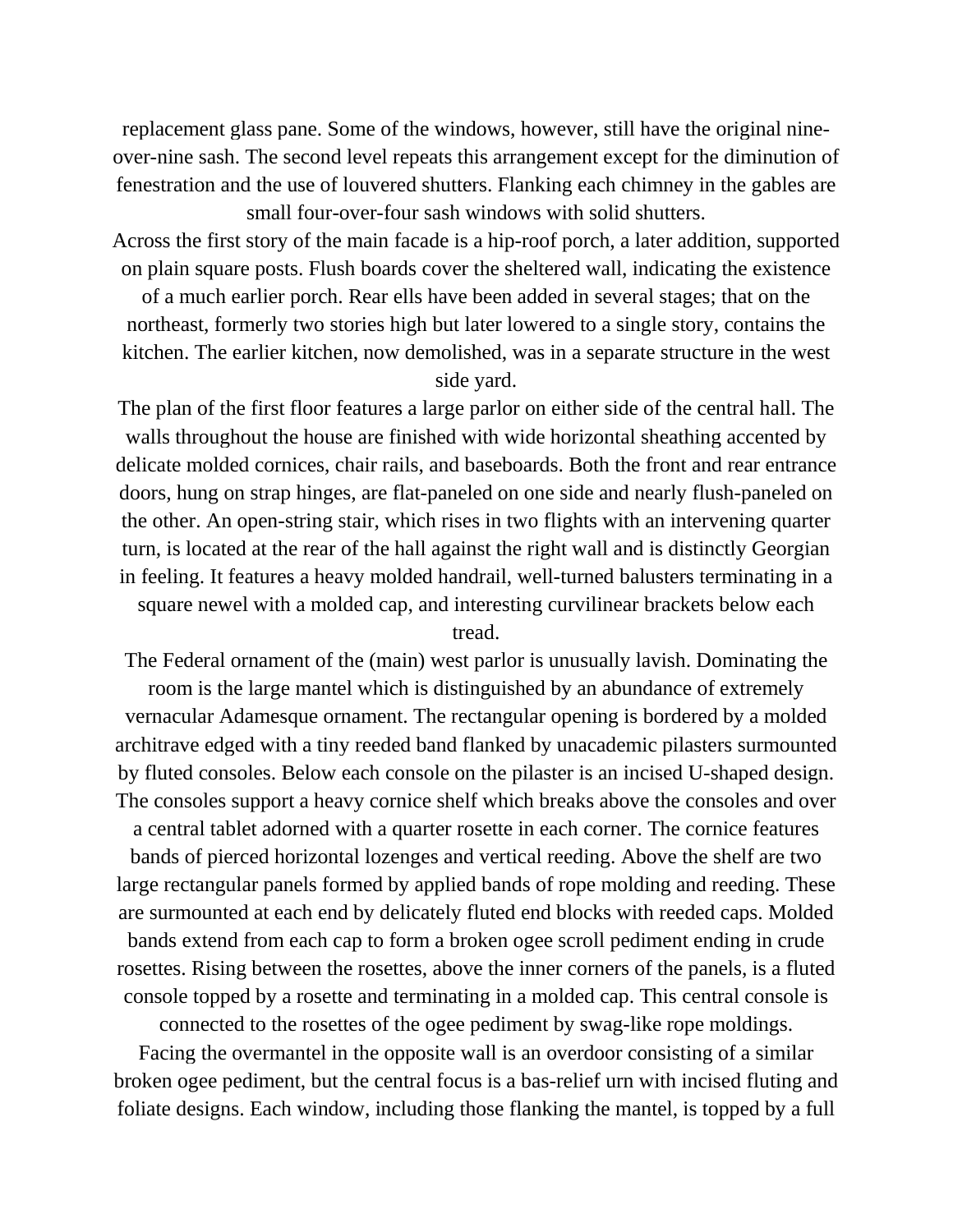entablature with end blocks and consoles similar to those on the exterior of the main entrance. The entablatures that formerly crowned the two rear windows have been pieced together and serve as a lintel above the French doors which now connect the west room with its rear additions.

The east room ornamentation is much simpler. The tall Federal mantel has a plain frieze; the pilaster caps and end blocks contain fan, scroll and rosette motifs. The overmantel, applied directly to the wall surface, as in the west room, consists of two thin moldings which form a single large square crossetted panel. The second story is now divided into four rooms, although the partition separating the two west rooms is perhaps a later addition. The only mantel at this level is the small Federal mantel in

the larger front west room. The right rooms have no fireplace openings. Several changes at this level have occurred, for several types of molded window architraves are present. The passage to the no longer existing second story of the east rear ell was formerly through the east rear bedroom, and the flat paneled double door still covers this opening.

Robert Davidson built Holly Bend (called Hollywood in the twentieth century) between 1795 and 1800 on 420 acres which his father, John Davidson (early settler and revolutionary war figure of Mecklenburg County), gave him in 1795. The house, which was built in a bend of the Catawba River and is reputed to have been named for the holly trees which grow in great abundance in that area, was completed before Robert married Margaret Osborne on January 1, 1801. Robert Davidson, who is said to have been the wealthiest planter in Mecklenburg County, was listed in the 1850 census as having 2,803 acres (1,000 acres of which was improved land) and 109 slaves. Robert and Margaret lived in the house until they died, he in 1853 and she in 1864.

Her husband had provided Margaret a life estate in the home tract of 430 acres, after which Robert F. Davidson, a nephew, was to receive Holly Bend since the couple had no children. In 1863, a year before his aunt's death, Robert F. Davidson sold James N.

Osborne several tracts of land including Holly Bend, "after the expiration [of Mrs. Davidson's] life estate." In 1871 the James W. Osborne estate, with Thomas Moore as executor, completed a contract with John L. Parks for 942 acres "formerly owned by Robert Davidson." John Parks died in 1905, and his homeplace was divided equally between Mrs. Mary Allison, Mrs. Jennie Eddleman, Mrs. Alice Parks, and Sallie K. Dixson. Mrs. Alice Parks, who was the owner of the 221 acres of the John L. Parks estate containing Holly Bend, sold the property in 1920 to J. Lindsey Parks. Parks lost the property through a foreclosure in 1930. Holly Bend returned to private ownership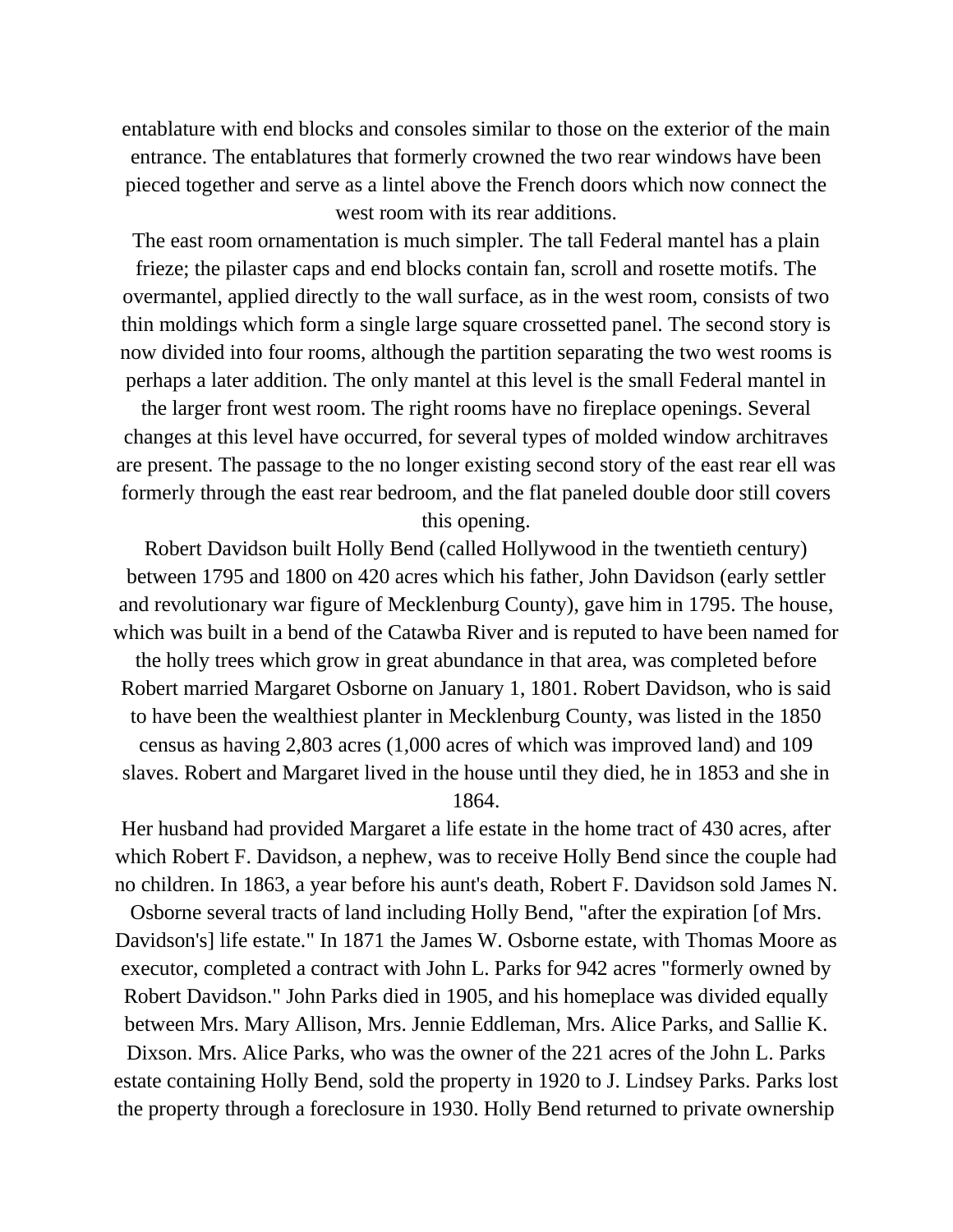in 1941 when Wachovia Bank and Trust Company sold the 221-acre tract to A. C. Newson and his wife. In 1970, Newson sold the property to its present owners, Mr. and Mrs. L. Gardner Eakes.

The significance of Holly Bend lies not in its exterior appearance, but in the treatment of the interior. Equally elaborate interior finish may be found in a number of elegant houses built in North Carolina during the Federal period, but the use of such lavish interior trim in an outwardly unexceptional house, together with the exuberantly vernacular handling of forms, makes Holly Bend unique. Although the Adamesque elements are certainly derivative, the lively creativity of the carpenter-interpreter transformed the standard compositions into a purely local expression of Federal Neo-Classicism.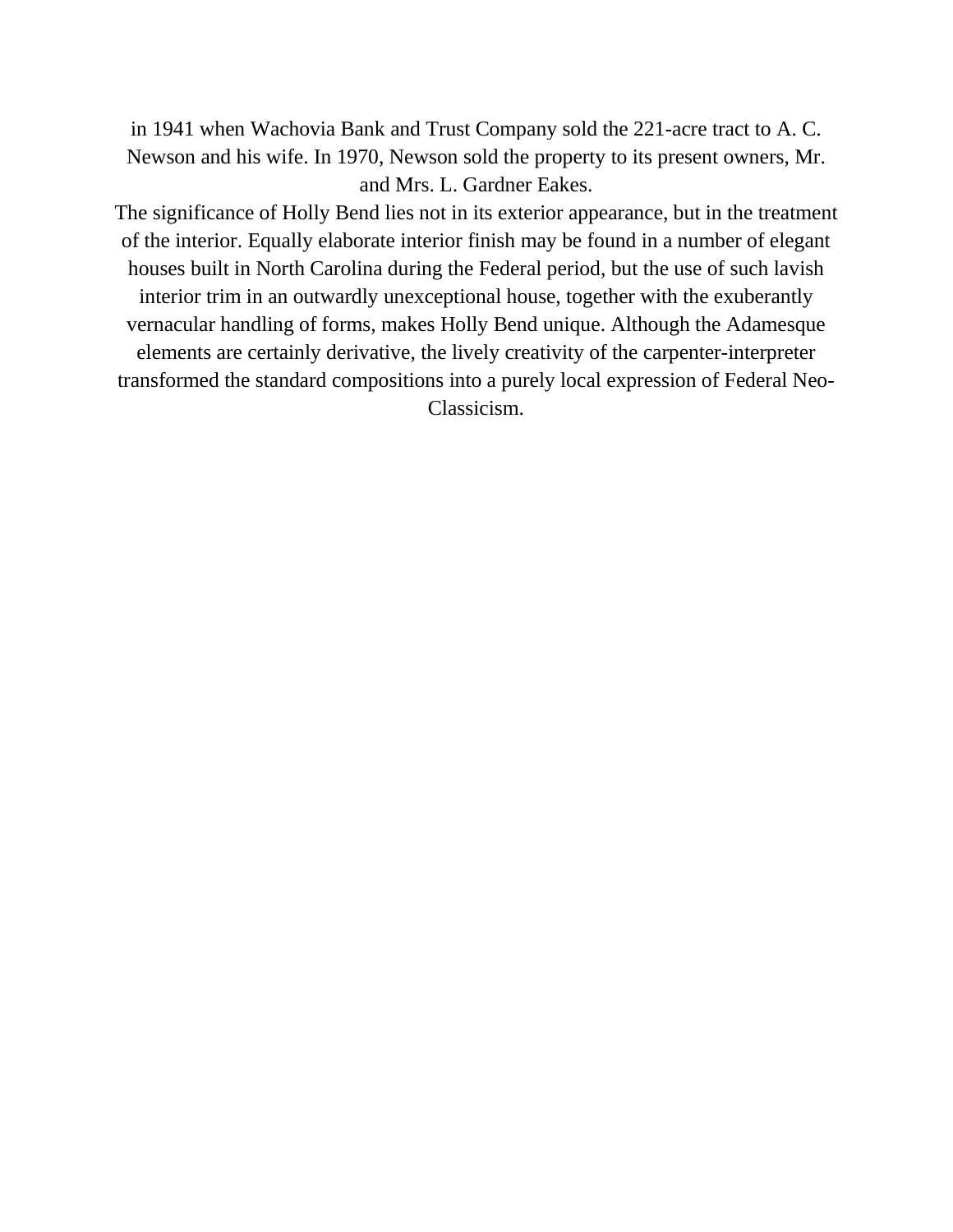### **Historical Background**

#### Holly Bend Historical Background

1794 Major John Davidson deeded this land to his oldest son, Robert. Deed called for land and improvements thereon. At one time Rober owned this whole neck. As nearly as we aan figure, Holly Bend was completed around 1800.

Robert, called Robin, married Peggy Osborne in 1801. They never had any children of their own but are said to have helped raise a number of nieces and nephews.

- 1850 Robin Davidson was listed as having 109 slaves and also plantation in Alabama. When he died in
- $1853$ at the age of 84 he is thought to have been one of the richest men in the county.
- 1864 Peggy Davidson died at the age of 88.
- 1868 Peggy;s family sold her portion of the estate to J. L. Parks from Cabarrus County. He had been a suttler, sold salt to the Confederate Army. Survey and map dated 1872 showed that the estate consisted of about 900 acres. In 1873 he bought and additional 300 acres from the Robert Davidson estate which means that he owned the whole neck.
- 1908 J. L. Parks died, left estate to son, W. B. Parks. and two daughte
- 1921 W. B. Parks left the title to the place to son J. L.
- 1930 Charlotte National Bank a cquired title when J. L. Park defaulted on a loan.
- 1936 This bank went bankrupt and was acquired by Wachovia.
- 1942 Amos Newson bought the place from the bank.
- 

#### Ownership

1794-1868 - Robert Davidson and his estate 1868-1930 - Parks family (three generations) 1930-1942 - belonged to two banks 1942-1970 - Amos Newson  $1970 -$ - L. Garner Eakes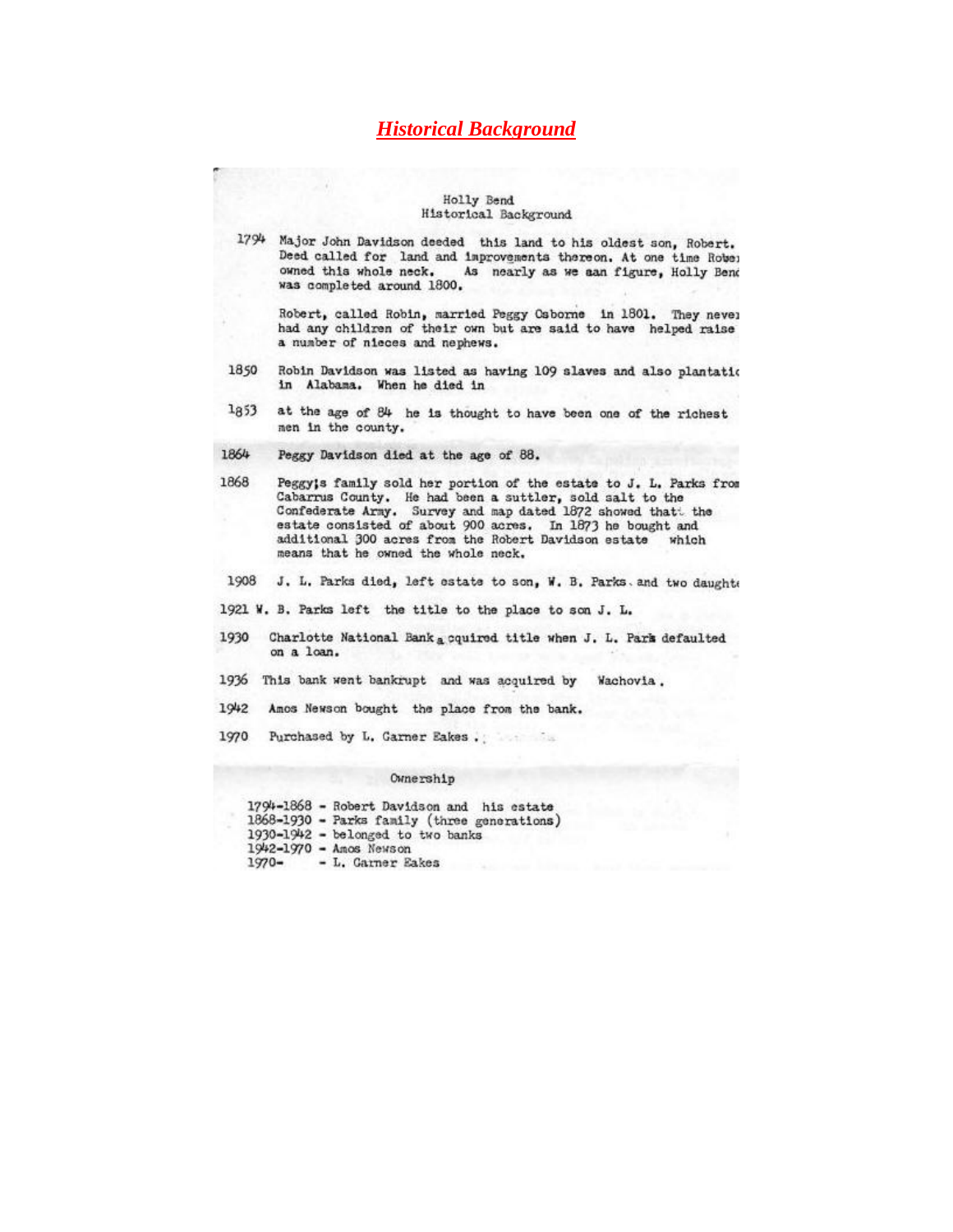- Architect Abraham Highsmith Holly Bend Points of Interest

Front - carving around the front door.

Downstairs hall

- 1. Doors
	- a. Herringbone design
	- b. Locks shipped from England
	- c. Handwrought iron straps
- 2. Worn spots on floor

#### 3. Staircase

- a. Fine example of early North Carolina architecture Carving said to have been done by Hessian soldiers b.
- who stayed in the vicinity after the Battle of Kings Mountain.
- c. Typical of Georgian Colonial, built for sturdiness rather than grace.
- 4. Living room
	- a. Overmantal and cornices handcarved.
	- b. Fireplace
		- Very efficient ı.
			- Trap door that could be raised. Has a chute 2. running to basement that provides air to<br>fan the fire.
		- 3. Pine wall boards were hand planed.
- 5. Moose room
	-
	- a. Overmantel less ornate than living room<br>b. Random width boards in the floor (which are throughout the house) each of which had to be saved where it crossed each han-hewn joist, evidence of painstaking workmanship.
- $6.$ Kitchen
	- This  $w_{\text{min}} = 0.2$  house was added in 1068.<br>It orginally was two stories. The second A. story was taken off in 1921.
	- b. Kitchen and bedroom behind have been remodeled in recent years. Bedroom was once a kitchen. Fireplace (new covered) has a hook in it to hold cooking pots.
	- c. There was a fireplace in the present kitchen but it was bricked up in years past.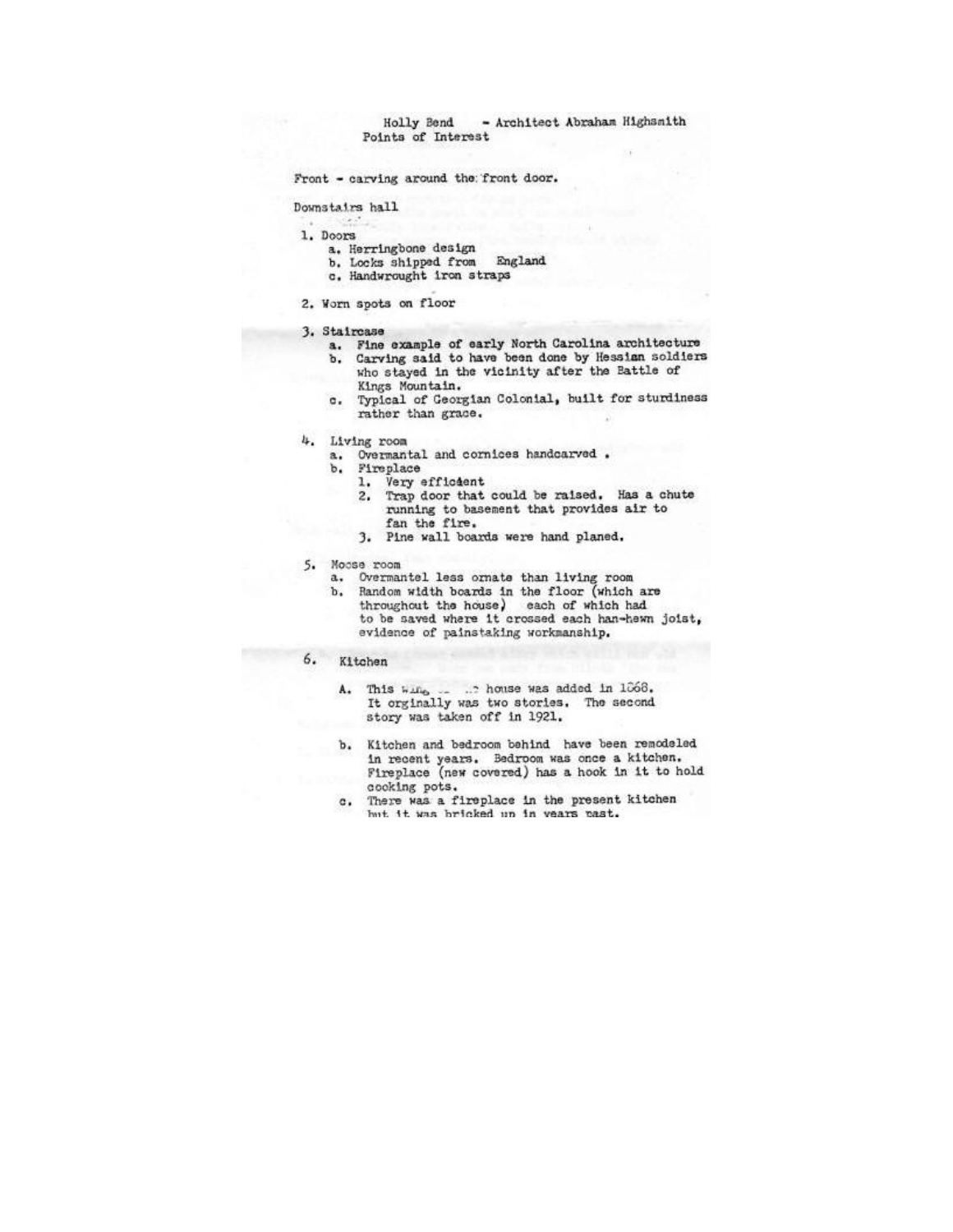#### Points of Interest upstairs

#### Big bedroom

- Said to be original dining room a.
- b. Stained walls could be what the whole house originally looked like. Walls are amazingly smooth to have been finished without the benefit of modern machinery.
- c. Rear wall could have been added later
	- 1. Boards run perpendicular
	- $\blacksquare$ are beaded where the other walls are  $2.$ not.

#### Front blue bedroom

- 1. Orginal lock and key. Lock has a dolly to shield the keyhole.
- Rear wall like the one in the big bedroom could  $2.$ have been added.
- 3. Windows have old glass

#### Back yellow bedroom

- 1. Orginal lock and key.
- 2. Orginal windows with nine panes
- 3. Window on rear wall has been moved to make way for second story that was there at one time.
- 4. Door to former second story which still has old fireplace. Door was made from blinds like the ones on the front of the house.

#### Bathroom

- 1. Said to have been butler's pantry
- 2. Cabinet made from unusally wide boards.